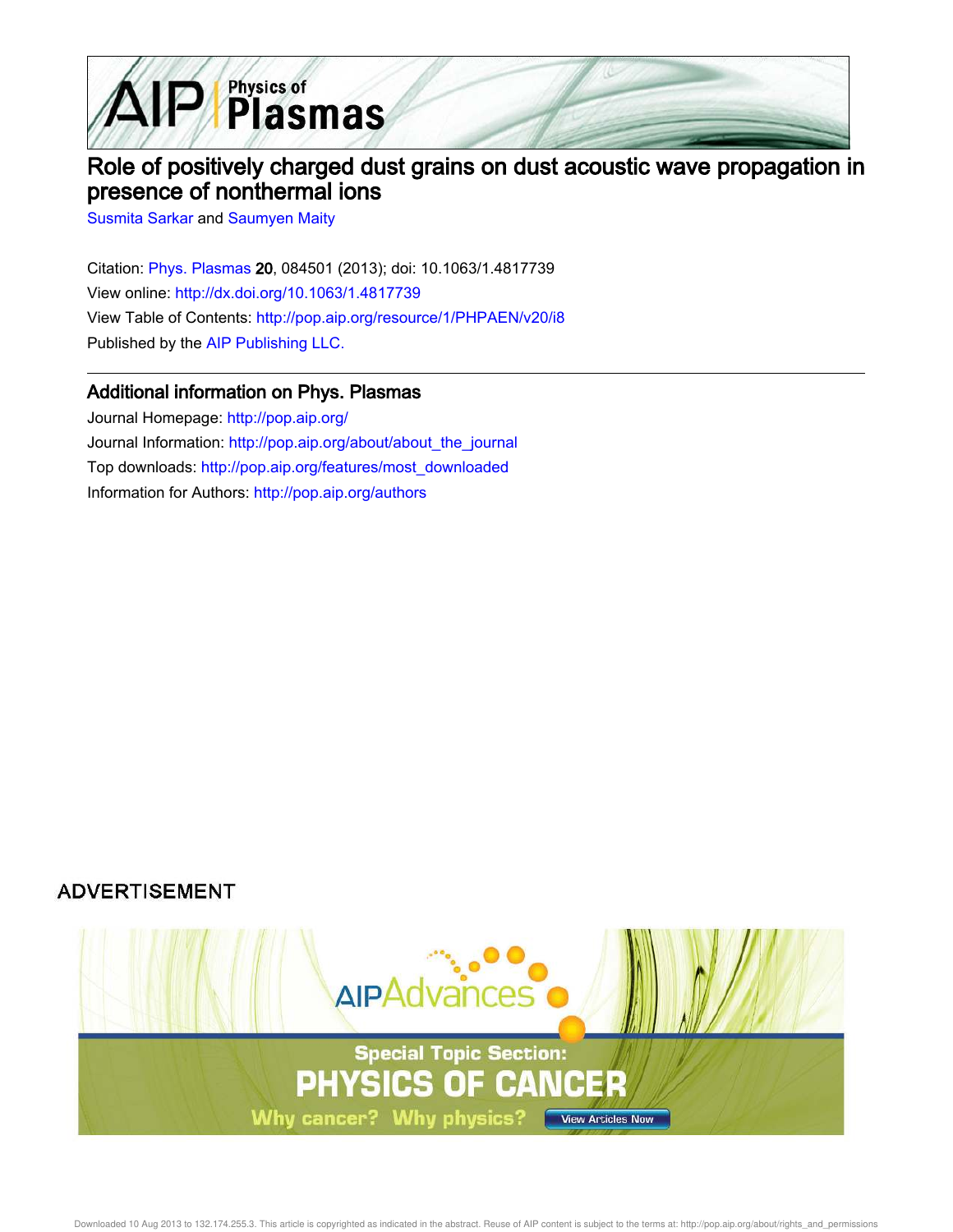

## Role of positively charged dust grains on dust acoustic wave propagation in presence of nonthermal ions

Susmita Sarkar<sup>a)</sup> and Saumyen Maity<sup>b)</sup>

Department of Applied Mathematics, University of Calcutta, 92, Acharya Prafulla Chandra Road, Kolkata 700009, India

(Received 5 May 2013; accepted 3 July 2013; published online 8 August 2013)

An expression for ion current flowing to the dust grains is proposed, when dust charge is positive and the ions are nonthermal. Secondary electron emission has been considered as the source of positive charging of the dust grains. Investigation shows that presence of positively charged dust grains along with thermal electrons and nonthermal ions generate purely growing dust acoustic waves for both the cases of ion nonthermal parameter greater than one and less than one. In the later case, the growth is conditional. © 2013 AIP Publishing LLC. [http://dx.doi.org/10.1063/1.4817739]

Although typical micron sized dust grains in space or laboratory plasmas are often negatively charged because of collisions with mobile electrons, there are environment where grains may also take positive charges. The emission of electrons from the surface of a dust particle may provide condition of positive charging. If a plasma contains positively charged dust grains, electron density will be larger than ion density and hence waves and instabilities will be produced there.<sup>1–5</sup> Since positively charged dust occurs in the presence of strong ultraviolet (UV) radiation or fast electrons, plasma with positively charged dust particles occurs widely in space and also in the earth's mesosphere. $6-9$ 

In this Brief Communication, we have investigated dust acoustic wave propagation in a complex plasma in presence of Boltzmann distributed electrons, nonthermal ions,<sup>20–25</sup> and positively charged dust grains. Secondary electron emission from dust grains has been considered the source of positive dust charging, which is an important emission process that plays important role on dust charging mechanisms.10–20,24–26 Expression for nonthermal ion current flowing to the negatively charged dust grains with its effect on dust acoustic wave propagation was earlier investigated.<sup>28–30</sup> In this brief communication, an expression for nonthermal ion current flowing to the positively charged dust grains is being proposed for the first time with its effect on the dispersion relation of the propagating dust acoustic waves.

To calculate this expression, we have used the following three dimensional equilibrium state ion velocity distribution function satisfying collisionless Vlasov equation with a population of fast energetic ions, $29$ 

$$
F_i(v_i) = F_i(v_x, v_y, v_z) = \frac{n_{i0}}{(1+3a)} \left(\frac{1}{2\pi v_{ti}^2}\right)^{3/2}
$$
  
 
$$
\times \left[1 + 4a \left(\frac{1}{2}\frac{v_x^2}{v_{ti}^2} + \frac{\Phi}{\sigma_i}\right)^2\right] \exp\left(-\frac{v_x^2 + v_y^2 + v_z^2}{2v_{ti}^2} - \frac{\Phi}{\sigma_i}\right),
$$
  
(1)

a)Electronic mail: susmita62@yahoo.co.in.

b)Also at Jahalda High School (H.S.), Jahalda, Paschim Medinipur, W.B.; Electronic mail: saumyenmaity@yahoo.co.in.

1070-664X/2013/20(8)/084501/4/\$30.00 20, 084501-1 20, 084501-1 20, 084501-1

where a is the ion nonthermal parameter that determines the extent of the deviation away from the usual Maxwellian distribution. Nonthermality increases with increasing value of this parameter "a";  $T_i$ ,  $m_i$ ,  $v_{ti} = \sqrt{\frac{K_B T_i}{m_i}}$  are the temperature, mass and thermal velocity and of ions;  $\Phi = \frac{e\varphi}{K_B T_e}$  and  $\sigma_i = \frac{T_i}{T_e}$ , where  $T_e$  is the electron temperature,  $\varphi$  is the electrostatic potential and  $K_B$  is the Boltzmann constant.

Using orbit motion limited (OML) theory, $27$  we have calculated the expression of ion current flowing to the positively charged dust grains in the form,

$$
I_{i} = \pi r_{0}^{2} e \sqrt{\frac{8T_{i}}{\pi m_{i}} \frac{n_{i0}}{(1+3a)}} \exp\left(-\frac{\Phi}{\sigma_{i}}\right)
$$
  
 
$$
\times \left[ \left(1 + \frac{24a}{5}\right) - \frac{8a}{3} \frac{\Phi}{\sigma_{i}} \left(2 + \frac{\Phi_{d}}{\sigma_{i}}\right) + \frac{4a}{5} \left(5 + \frac{\Phi^{2}}{\sigma_{i}^{2}} + \frac{\Phi_{d}^{2}}{\sigma_{i}^{2}}\right) + \frac{16a}{5} \frac{\Phi_{d}}{\sigma_{i}} \right] \exp\left(-\frac{\Phi_{d}}{\sigma_{i}}\right), \quad (2)
$$

where  $\Phi_d = \frac{eq_d}{r_0T_e}$ ,  $r_0$  is the grain radius. We have also calculated the average kinetic energy of nonthermal ions in the form,

$$
E_{av} = \frac{3}{2} \left( \frac{1+7a}{1+3a} \right) KT_i.
$$
 (3)

It shows that average kinetic energy of nonthermal ions is greater than average kinetic energy of thermal ions  $\frac{3}{2}$  KT<sub>i</sub>. Thus, nonthermal ions present in dusty plasma reaches faster to the dust grains than thermal ions and are more efficient to overcome the repeling positive grain surface potential. This enhances positive flux to the dust grains.

The orbital motion limited (OML) theory based expression for primary electron current flowing to the and secondary electron current flowing out of the positively charged dust grains are,  $27$ 

$$
I_e = -\pi r_0^2 e \sqrt{\frac{8T_e}{\pi m_e}} n_e \left( 1 + \frac{eq_d}{r_0 T_e} \right),\tag{4}
$$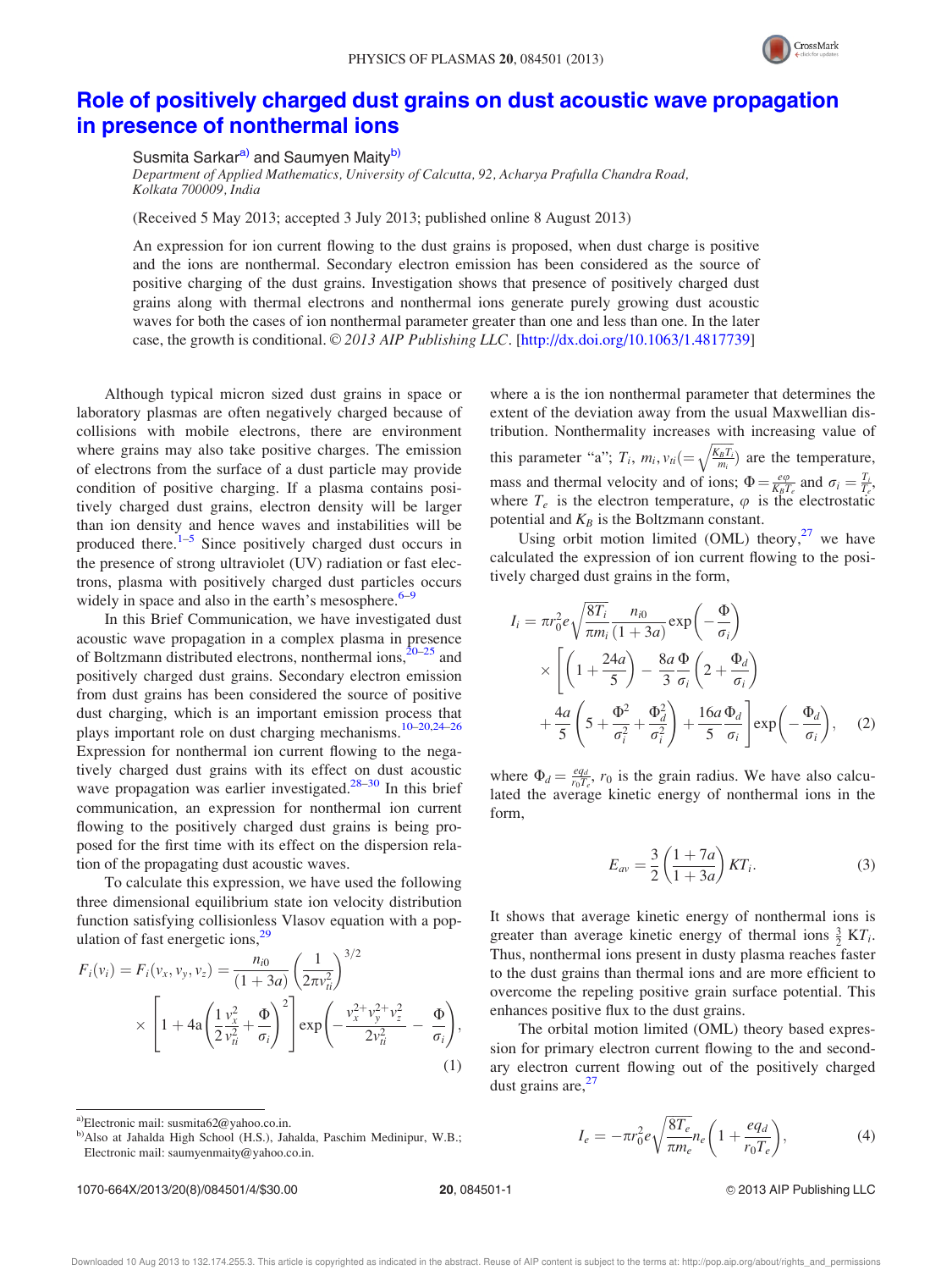$$
I_e^s = 3.7 \delta_M \pi r_0^2 e \sqrt{\frac{8T_e}{\pi m_e}} n_e \left( 1 + \frac{eq_d}{r_0 T_e} \right)
$$
  
× exp $\left( \frac{eq_d}{r_0 T_e} - \frac{eq_d}{r_0 T_s} \right) F_{5,B}(x)$ , (5)

where  $m_e$  is the electron mass,  $T_e$  and  $T_s$  are the primary and secondary electron temperatures,  $\delta_M$  is the maximum yield of secondary electrons which occurs when the impinging electron has the kinetic energy  $E_M$ . The function  $F_{5,B}(x)$  is given by

$$
F_{5,B}(x) = x^2 \int_B^{\infty} u^5 \exp[-(xu^2 + u)] du
$$
  
with  $x = \frac{E_M}{4T_e}$  and  $B = \sqrt{\frac{eq_d}{r_0 T_e}}$ .

In equilibrium state with positively charged dust grains, the equilibrium dust charge is,  $(q_d)_{eq} = q_{d0} = Z_{d0}e$ . Setting  $n_i(\Phi = 0) = n_{i0}, n_e(\Phi = 0) = n_{e0}$  in the zero current equation  $I_{e0} + I_{i0} + I_{e0}^s = 0$ , and using the expressions for  $I_{e0}$ ,  $I_{i0}$ ,  $I_{e0}^s$  as given by Eqs. (2), (4), and (5), with  $\Phi = 0$ , we obtain the equilibrium ion-electron density ratio in the form,

$$
\frac{n_{i0}}{n_{e0}} = \frac{1}{\sqrt{\sigma_i}} \sqrt{\frac{m_i}{m_e}} \frac{(1+z)(1+3a) \exp\left(\frac{z}{\sigma_i}\right)}{(1+A(a))} \alpha_{1s},
$$
(6)

where

$$
A(a) = \frac{4a}{5} \left[ 6 + \frac{z^2}{\sigma_i^2} + 5\frac{z}{\sigma_i} \right]; \quad \sigma_i = \frac{T_i}{T_e},
$$
  

$$
\alpha_{1s} = 1 - 3.7\delta_M \exp\left(z - \frac{z}{\sigma_s}\right) F_{5,B}(x).
$$
 (7)

The grain charging frequency for positively charged dust grains with secondary electron emission is,

$$
\nu_{ch} = -\left(\frac{\partial I_{tot}}{\partial q_d}\right)_{eq} = \frac{\frac{r_0}{\lambda_{Di}}}{\sqrt{2\pi}} \omega_{pi} \exp\left(-\frac{z}{\sigma_i}\right) \frac{G(a)}{(1+3a)}
$$

$$
\times \left[1 + \sigma_i \alpha_{2s} \frac{(1+A(a))}{(1+z)G(a)}\right],
$$
(8)

 $\exp[-z-\sqrt{z/x}]$ 

where  $\alpha_{2s} = 1 - 3.7 \delta_M F_{5,B_0}(x) \left[ 1 - (1+z)(1 - \frac{1}{\sigma_s}) + \frac{z^2}{2s} \right]$  $\exp[z - z/\sigma_s], G(a) = \frac{4a}{5}[2 + \frac{z^2}{\sigma_s^2}]$ 

 $F_{5,B_0}(\mathbf{x})$  $\frac{z^2}{\sigma_i^2} + 2\frac{z}{\sigma_i} + 1$ ,  $\sigma_s = \frac{T_s}{T_e}$ ,  $B_0 = \sqrt{\frac{z}{x}}, \lambda_{Di} = \frac{v_{ii}}{\omega_{pi}}, \omega_{pi}$  is the ion plasma frequency.

Substitution of the expressions for  $I_i$ ,  $I_e$  and  $I_e^s$  from Eqs.  $(2)$ ,  $(4)$ , and  $(5)$  in the dust charging equation,

$$
\frac{\partial q_d}{\partial t} + v_d \frac{\partial q_d}{\partial x} = I_e + I_i + I_e^s = I_{tot},\tag{9}
$$

and its linearization about the equilibrium gives the first order dust charge variation,

$$
q_1 = -\frac{\frac{r_0}{\sqrt{2\pi}} \frac{\omega_{pe}^2}{v_{te}}}{\frac{v_{te}}{\omega_{ch} - i\omega} \frac{1+z}{z}} \left[ \alpha_{1s} + \frac{F(a)}{1 + A(a)} \right] \varphi, \qquad (10)
$$

where  $F(a) = \frac{1}{\sigma_i} \left[ \left( 1 + \frac{152}{15} a \right) + \frac{88}{15} a \frac{z}{\sigma_i} + \frac{4a}{5} \frac{z^2}{\sigma_i^2} \right]$  $\left[ \left( 1 + \frac{152}{15} a \right) + \frac{88}{15} a \frac{z}{\sigma_i} + \frac{4a}{5} \frac{z^2}{\sigma_i^2} \right]$  and  $q_d$  is the dust charge at time t.

As the plasma under consideration consists of Boltzmann distributed primary electrons with temperature  $T_e$ , secondary electrons with temperature  $T_s$ , nonthermal ions and positively charged inertial dust grains, their number densities satisfy the equilibrium charge neutrality condition,

$$
n_{io} - n_{e0} - n_{s0} + z_{d0}n_{d0} = 0, \qquad (11)
$$

and the basic equations,

$$
n_e = n_{e0} \exp\left(\frac{e\varphi}{T_e}\right),\tag{12}
$$

$$
n_s = n_{s0} \exp\left(\frac{e\varphi}{T_s}\right),\tag{13}
$$

$$
n_i = n_{i0} \left[ 1 + \frac{4a}{1 + 3a} \left( \frac{\Phi}{\sigma_i} + \frac{\Phi^2}{\sigma_i^2} \right) \right] \exp\left( - \frac{\Phi}{\sigma_i} \right), \quad (14)
$$

$$
\frac{\partial n_d}{\partial t} + \frac{\partial}{\partial x}(n_d v_d) = 0, \tag{15}
$$

$$
\frac{\partial v_d}{\partial t} + v_d \frac{\partial v_d}{\partial x} = -\frac{q_d}{m_d} \frac{\partial \varphi}{\partial x} - \frac{T_d}{n_d m_d} \frac{\partial n_d}{\partial x}.
$$
 (16)

Equations  $(9)$  and  $(12)$ – $(16)$  are closed with the Poisson equation,

$$
\frac{\partial^2 \varphi}{\partial x^2} = -4\pi (en_i - en_e - en_s + q_d n_d). \tag{17}
$$

Here  $m_d$  is the mass of the charged dust grains moving with velocity  $v_d$  and  $n_d$  is the dust number density, other symbols have already defined.

Linearizing these basic equations about their equilibrium values, we obtain the first order perturbed number densities,

$$
\delta n_e = n_{e0} \Phi, \quad \delta n_i = n_{i0} \frac{a - 1}{1 + 3a} \frac{\Phi}{\sigma_i}, \quad \delta n_s = -n_{s0} \frac{\Phi}{\sigma_s},
$$

$$
\frac{\delta n_d}{n_{d0}} = \frac{k^2 c_{da}^2}{\omega^2 - k^2 v_{td}^2} \Phi,
$$
(18)

for primary electrons, ions and secondary electrons, and dust grains.

Substituting  $\delta n_e$ ,  $\delta n_i$ ,  $\delta n_s$ ,  $\delta n_d$  from Eq. (18) and  $q_1$ from Eq. (10) in the linearized Poisson equation, we obtain the following dispersion relation for dust acoustic waves in the long wavelength approximation:

Downloaded 10 Aug 2013 to 132.174.255.3. This article is copyrighted as indicated in the abstract. Reuse of AIP content is subject to the terms at: http://pop.aip.org/about/rights\_and\_permissions

 $2x$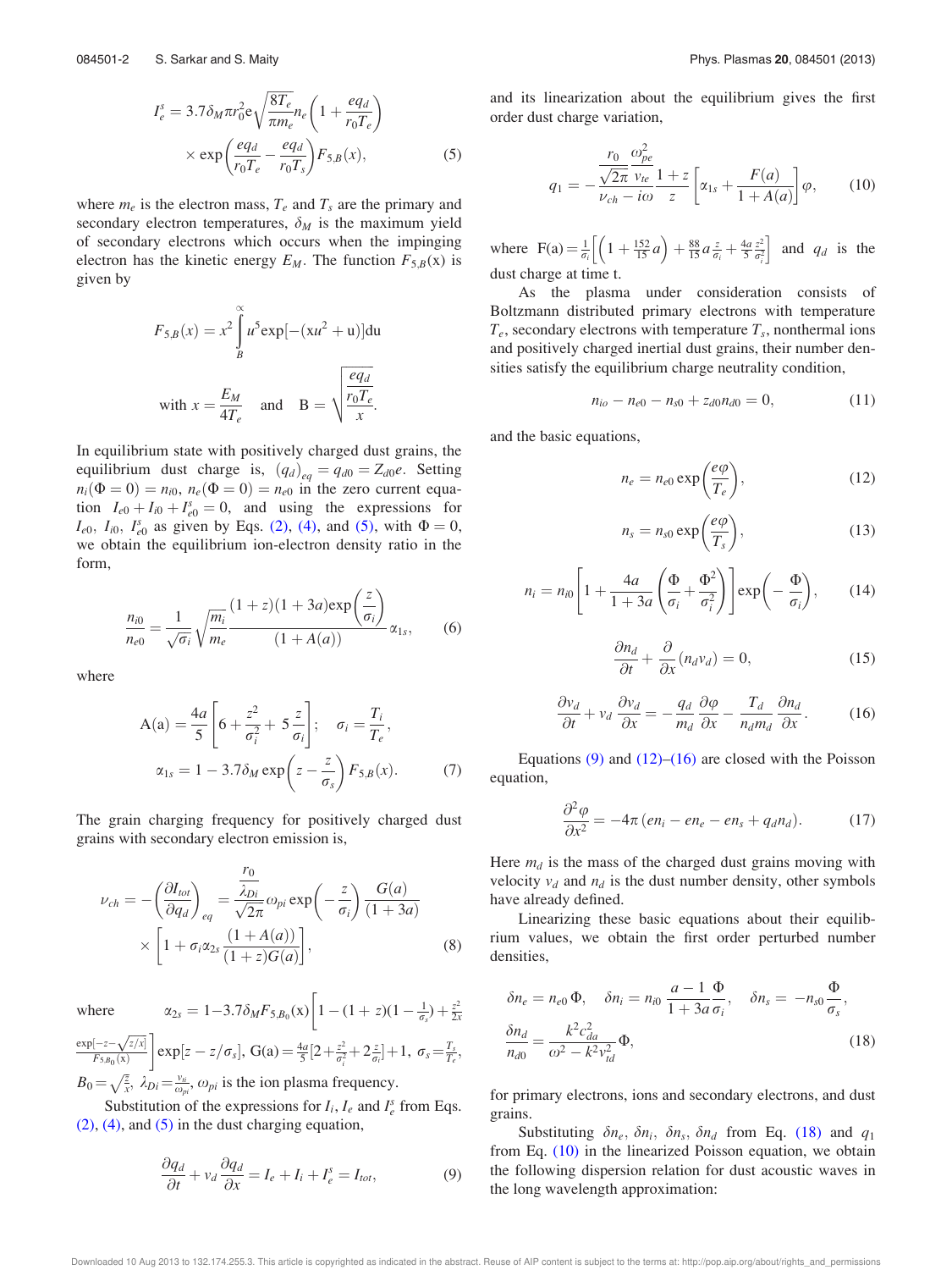$$
1 + \frac{1}{\sigma_s} \frac{n_{s0}}{n_{e0}} - \frac{n_{i0}}{n_{e0}} \frac{(a-1)}{(1+3a)} \frac{1}{\sigma_i} + \frac{z_{d0} n_{d0}}{n_{e0}} \times \left[ \frac{\nu_{ch}}{I(a)(\nu_{ch} - i\omega)} + \frac{k^2 c_{da}^2}{\omega^2 - k^2 v_{td}^2} \right] = 0.
$$
 (19)

From this dispersion relation, we have calculated the real part  $\omega_r$  and imaginary part  $\omega_i$  of the wave frequency  $\omega = \omega_r + i\omega_i$ in the form,

$$
\frac{w_r^2}{k^2 c_{da}^2} = \frac{v_{td}^2}{c_{da}^2} - \frac{I(a)}{1 + p(a)}, \quad \omega_i = \frac{k^2 c_{da}^2}{\nu_{ch}} \frac{I(a)}{2(1 + p(a))^2}, \quad (20)
$$

where  $I(a) = \frac{G(a)}{(1+3a)} e^{\frac{-z}{\sigma_i}} [1 + \frac{\sigma_i \alpha_{2s}}{(1+z)\alpha_{1s}}]$  $(1+A(a)$  $\frac{+A(a)}{G(a)}$ ,  $p(a) = (1 + \frac{1}{\sigma_s} \frac{n_{s0}}{n_{e0}})$  $-\frac{n_{i0}}{n_{e0}}\frac{a-1}{1+3a\sigma_i}\frac{1}{\sigma_i}\frac{1}{\sigma_i(0^n\sigma_i(0))}$ , other symbols have their usual meaning.

Since  $\partial_M$  is the ratio of the emitted electrons to the incident electrons, higher values of  $\partial_M$  correspond to the higher number of electrons emitted from dust grains. This makes the equilibrium grain charge positive. For MgO material  $\partial_M$ varies from  $3 \sim 25$  and  $E_M(eV) \approx 400-1500$ .<sup>26</sup> We have considered here  $\partial_M = 24$  as our purpose is to study the effect of ion nonthermality on dust acoustic wave propagation with positively charged dust grains. For secondary electron emission,  $E_M/4T_e \gg 1$  and  $3.7\partial_M \sim E_M/4T_e$ . <sup>26</sup>

In presence of positively charged dust grains  $\frac{n_{i0}}{n_{e0}} < 1$ because in equilibrium, secondary electron population is very low compared to primary electron population. The value of  $\frac{n_{i0}}{n_{e0}}$  depends on different values of  $z = \frac{z_{d0}e^2}{r_0T_e}$  $\frac{\sigma_{d0}e^2}{r_0T_e},\ \sigma_i=\frac{T_i}{T_e},$  $\partial_M$ ,  $\sigma_s = \frac{T_s}{T_e}$ , etc.

Figures 1 and 2 are plotted for  $\omega_r^2$  against z and Figures 3, 4 are plotted for  $\omega_i$  against z for  $a < 1$  and  $a > 1$ , respectively. In all cases, we have considered the parameters



FIG. 1. Plot of the normalised squared real frequency  $w_r^2$  vs z for positively charged dust grain for different plasma parameters and a less than 1.



FIG. 2. Plot of the normalised squared real frequency  $w_r^2$  vs z for positively charged dust grain for different plasma parameters and a greater than 1.

 $\sigma_i = 1.0$ ,  $\partial_M = 24$ ,  $\sigma_s = 1.01$ . Figures 1 and 2 show that  $\omega_r^2$  < 0 for both ranges a < 1 and a > 1, i.e., in both cases,  $\omega_r$  is imaginary and hence wave frequency has no real part. Figures 3 and 4 show that  $\omega_i$  < 0 for a < l and  $\omega_i$  > 0 for  $a > 1$ . This implies positively charged dust grains generate purely growing dust acoustic waves when nonthermal parameter  $a > 1$ . In case of  $a < 1$ , it may also generate purely growing dust acoustic waves provided  $|\omega_r| > |\omega_i|$ .



FIG. 3. Plot of the normalised imaginary frequency  $w_i$  vs z for positively charged dust grains for different plasma parameters for a less than 1.